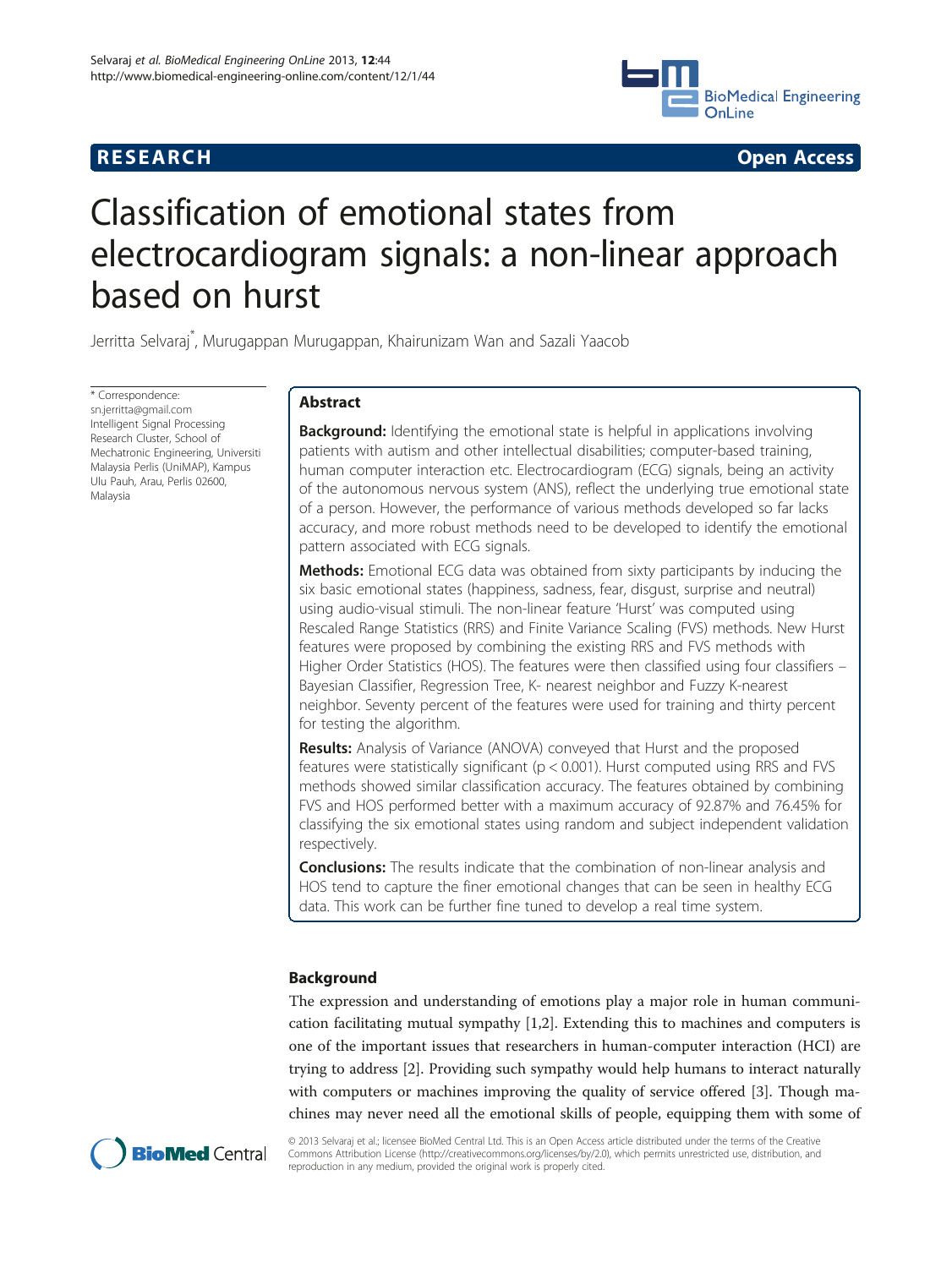<span id="page-1-0"></span>the skills will make them appear intelligent when interacting with people [[4\]](#page-16-0). Such a system which can understand human emotions is also helpful in medical applications for treating patients with intellectual disabilities and autism [[5,6\]](#page-16-0).

Emotions can be defined as a mental state that occurs spontaneously without any conscious effort and is accompanied by physiological changes. It is systematically produced by cognitive process, subjective feelings, physiological arousal, motivational tendencies, and behavioral reactions [[2](#page-16-0)]. They are believed to interact with the mathematical, verbal and perceptual intelligence associated with the human brain [\[4](#page-16-0)]. Researchers have widely focused on two models of emotions – discrete and dimensional. The discrete model includes six basic emotions (happiness, sadness, fear, surprise, disgust, anger) that are universally accepted. All other emotions are considered to be a part of these basic emotions [\[7](#page-16-0)]. The dimensional model, as in Figure 1, plots emotions on two scales – valance and arousal. Valance denotes the polarity of emotion and arousal denotes the intensity of emotion. All emotions can be plotted on the valance-arousal plot [[8\]](#page-16-0). Researchers have also proposed a three dimensional model of emotions which takes into account the attention-rejection property in addition to the two-dimensional model [\[2](#page-16-0)].

The approaches used for automatic emotion recognition, focus mainly on the audiovisual channels of emotion expression such as facial expression, speech and gestures [[2\]](#page-16-0). Though these modalities are researched widely and have produced higher results, they are all prone to social masking. Emotions that are not expressed, emotions expressed differently (an angry person may smile) or minor emotional changes that are invisible to the natural eye cannot be tracked by these modalities [[2,9-11](#page-16-0)]. Physiological signals being an activity of the autonomous nervous system (ANS) overcome these limitations as they reflect the inherent emotional state of the person. However, not much work has been done because of its complex nature and inability to visually perceive the emotion from the signal [[1](#page-16-0)]. Physiological signal based emotion recognition also provides an opportunity to track minute emotional changes which cannot be perceived visually or by hearing [\[12](#page-16-0)].

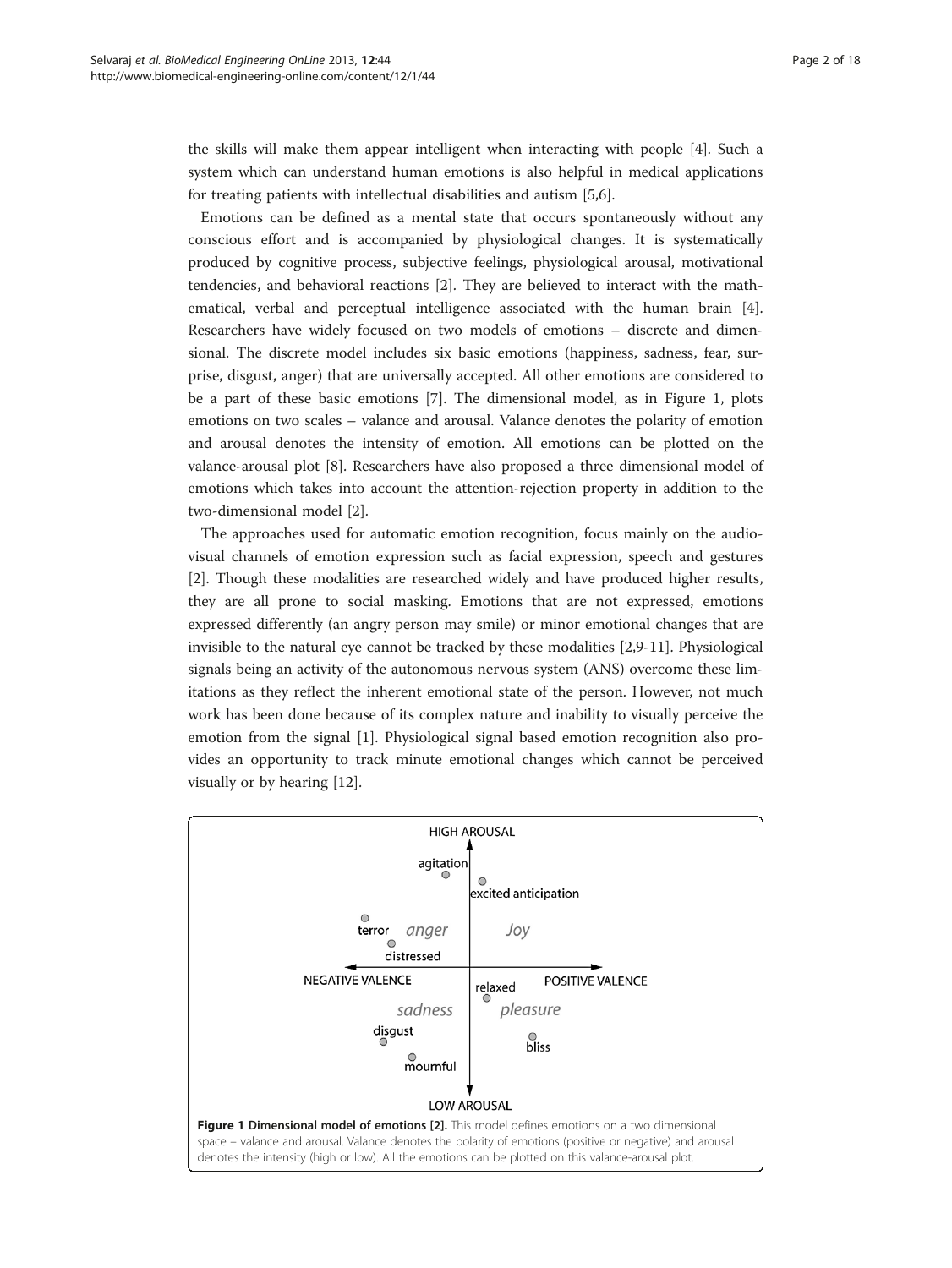Physiological measures such as Electroencephalogram (EEG), Electrocardiogram (ECG), Electromyogram (EMG), Galvanic Skin Response (GSR), Blood Volume Pressure (BVP), and Skin Temperature (ST) have been used to evaluate the emotional states of a person. QRS complex, an activity of the ANS that is derived from ECG provides information of the myocardial conduction system and can be used to understand the emotions experienced by a person [[13\]](#page-16-0). This research being in the infancy stages, the performance of the different systems developed to recognize human emotions varies from 37% to 100%, depending on factors such as the number of emotions, the number of subjects, type of processing and types of emotion elicitation [\[2,3,14,15\]](#page-16-0). Some of the works are done in a subject dependent way where the training and testing data belong to the same subject [\[4,15](#page-16-0)].

Researchers have been using non-linear analysis in diverse areas of bio-signal processing for evaluating heart rate, renal activity, renal blood flow, arterial pressure, muscle activity and stress using signals such as Electrocardiogram (ECG), Heart Rate Variability (HRV), Electroencephalogram (EEG), Electromyogram (EMG) and Respiration Rate [\[16-18](#page-16-0)]. Non-linear analysis based on chaos theory helps in identifying the apparently irregular behaviors that are present in the system [\[19](#page-16-0)]. Non-linear features such as approximate entropy (APEN), largest Lyapunov exponent (LLE), correlation dimension (CD), Hurst exponent (H) and non-linear prediction error has been learned widely [[16,20\]](#page-16-0). These features convey information related to properties such as similarity, predictability, reliability and sensitivity of the signal.

Hurst exponent analyzes the smoothness of a time series and is based on self similarity and correlation properties. It also evaluates the presence or absence of long-range dependence and its degree on a time series [[16](#page-16-0),[21](#page-16-0)]. Emotions being transient the momentary variations that occur in the physiological signals can be evaluated by understanding the degree of similarity and short term correlations that can be measured using the Hurst parameter. Different methodologies based on rescaled range statistics, finite variance scaling (FVS), wavelet transform (WT) and empirical mode decomposition (EMD) are used to obtain the value of Hurst [\[20,22](#page-16-0)]. Previously, Hurst analysis has been done on various Biosignals for applications involving premature heart beat detection, coronary heart disease, sleep apnea and identification of mental state using EEG, HRV and ECG signals. Tommaso Costa et al., has examined Hurst exponent for cardiac signals in response to positive and negative stimuli [[23\]](#page-16-0). However, not much work has been done to find the emotional content in the Hurst parameter.

Higher Order Statistics (HOS) refers to functions of orders three or more in contrast to the conventional statistics which are of orders one and two. The non-linear and non-Gaussian characteristics of the signal can be obtained by using HOS features and are widely used in the analysis of physiological signals [[24,25](#page-16-0)]. Recently in [[26](#page-17-0)], researchers achieved an 82% accuracy in recognizing emotions from EEG signals using HOS [\[26](#page-17-0)]. Their works indicate that HOS can also be used to seek emotional information from other physiological signals.

HOS features namely skewness and kurtosis measure the presence of transients in the signal and are robust to noise. Hurst measures the degree of self-similarity in the time series. In [[27](#page-17-0)], the authors merged HOS with wavelets in order to compress ECG data and proved the merged method to efficiently exploit the inter beat correlations of the ECG data in noisy environments. In a similar way merging HOS with Hurst would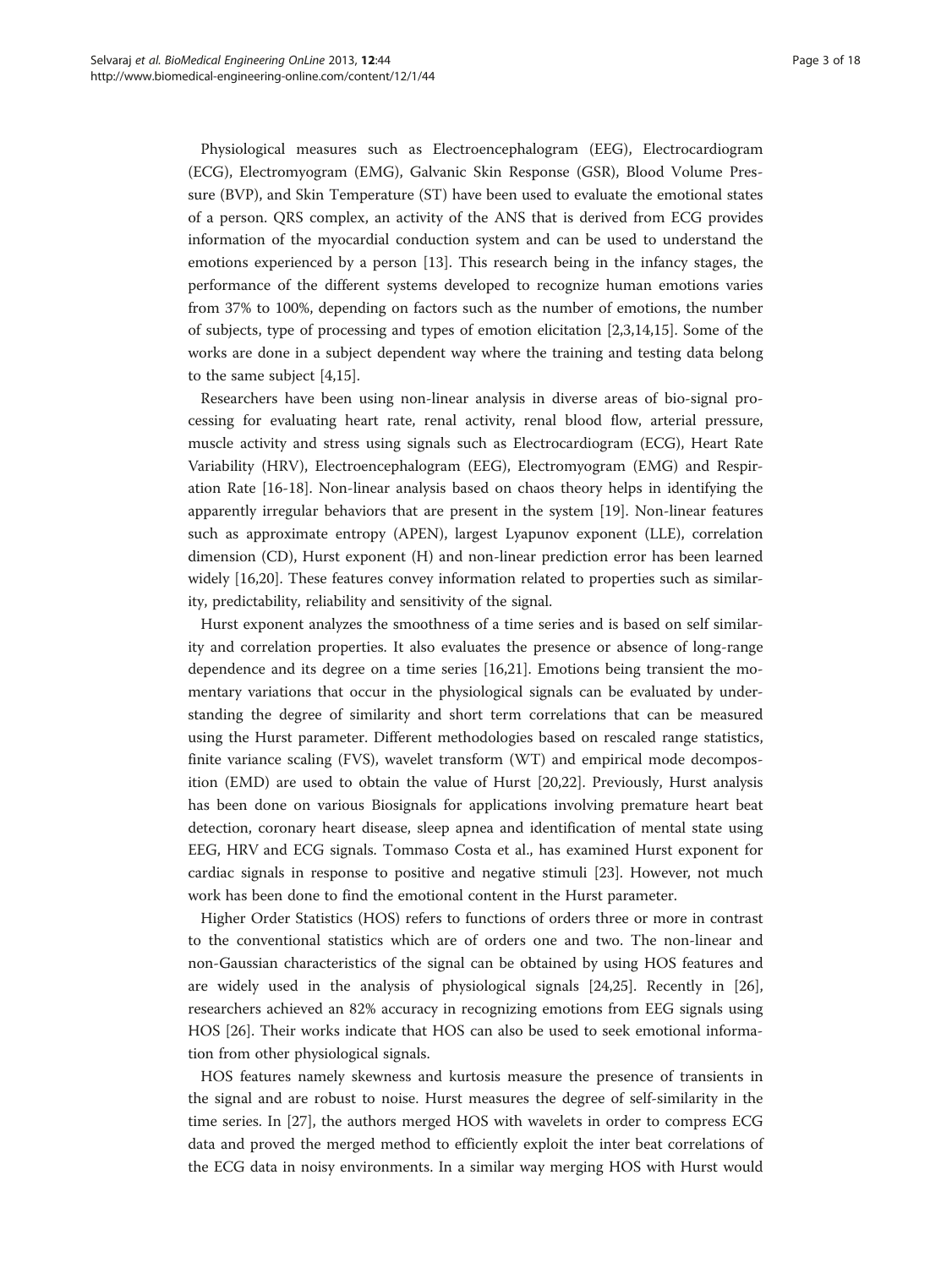enhance the variations in transient, thereby helping to effectively measure the short term correlations or the sudden physiological changes that occur during emotions.

In this work, we try to (1) understand the emotional information in ECG signals for the six basic and universal emotional states worked by Ekman et al., (happiness, sadness, fear, surprise, disgust and neutral) and (2) identify new non-linear features combining HOS and Hurst that can capture better emotional information from the physiological data [\[7](#page-16-0)]. Hurst and the proposed features were extracted from the QRS complex of emotional ECG signals using two widely used methods - Rescaled Range Statistics (RRS) and Finite Variance Scaling (FVS). The methodology, including emotion induction and data acquisition for the six emotional states (happiness, disgust, sadness, fear, surprise and neutral) is discussed in detail. Two new Hurst features based Higher Order Statistics (HOS) such as skewness based hurst and kurtosis based hurst are derived. These features were found to contain better emotional information compared to the Hurst derived in the traditional way. The performance, advantages and pitfalls are also discussed.

#### Methods

# Emotional data acquisition

Gathering good and meaningful data is necessary in any signal processing application. In works related to emotion recognition using physiological signals, acquiring emotional physiological data is challenging because of the subjective nature of emotions and cognitive dependence of physiological signals. This necessitates the six emotional states to be elicited internally in the subject unlike other modalities of facial action or speech where the emotions can be enacted. The intensity of emotion induced varies among subjects and depends on psychological factors such as attention, orientation, social interaction and appraisal [[2,4\]](#page-16-0).

Researchers have used different methods to elicit the target emotions. Visual based elicitation using images, audio based elicitation using music and audio-visual elicitation using short film video clips are commonly used [[2,15,](#page-16-0)[28,29\]](#page-17-0). Other modalities such as recall paradigm where the subject is asked to repeatedly recall emotional instances from their life and dyadic interaction where a facilitator helps in inducing the various emotions are also used by researchers [[30,31\]](#page-17-0). Audio-visual elicitation using short film clips is found to elicit the target emotion better [[32,33\]](#page-17-0) compared to the other modalities. Hence, in this work emotions were induced by using short video clips.

# Pilot study

One of the major tasks in inducing emotions using short audio-visual clips is to identify video clips that would elicit the target emotions better. For this, around 20 video clips per emotional state were collected from various sources on the internet, and a pilot study was conducted. Fifteen volunteers in the mean age of 25 years participated in the pilot study to rate the emotions they experienced when watching the video clips. Sixty audio visual clips (ten for each emotion) with the highest rating were chosen for data collection. The emotional state 'anger' was excluded for further study because of poor rating, which points back to the local culture.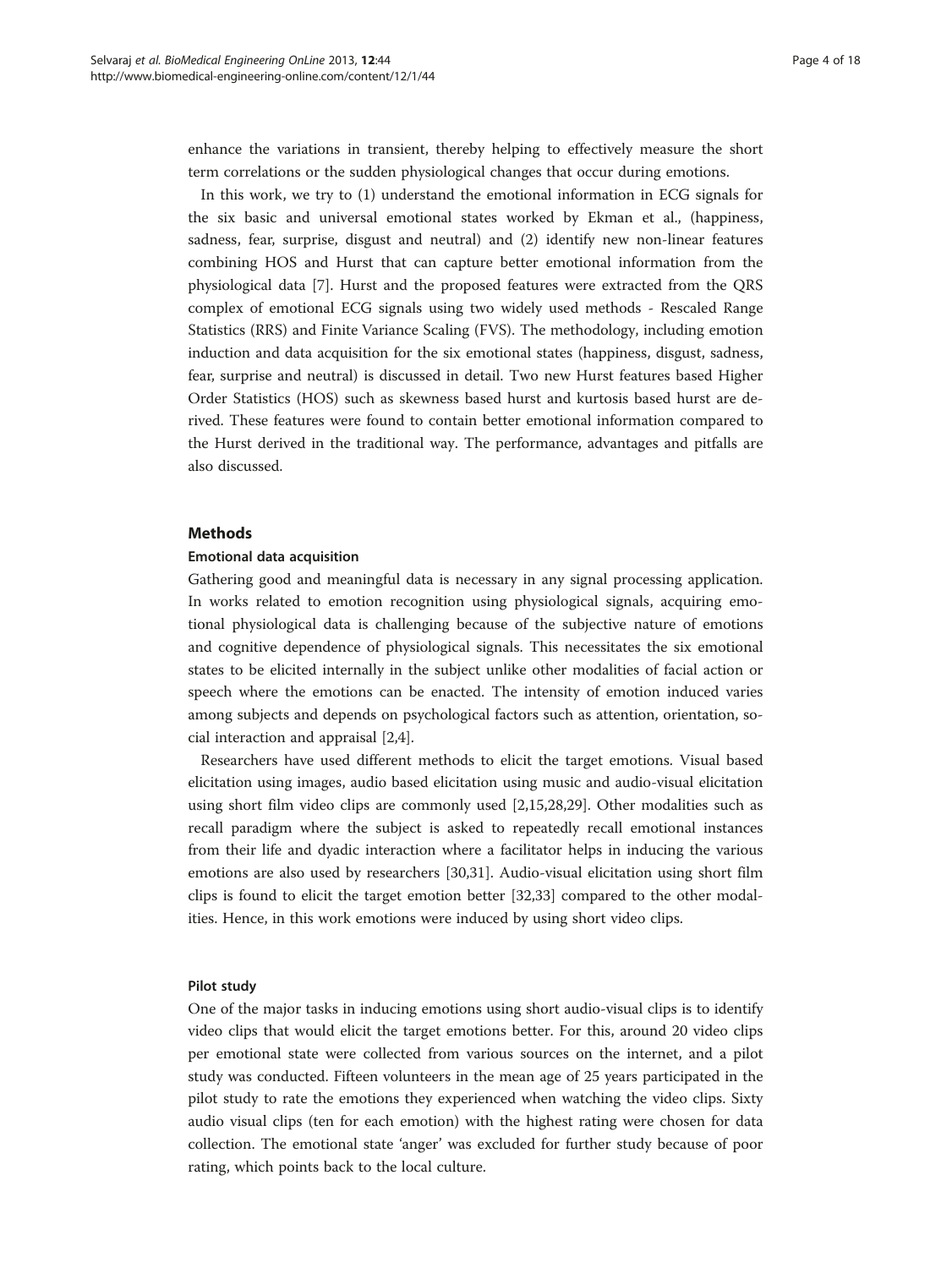#### Emotion induction protocol

The protocol used for data acquisition is as shown in Figure 2. There were two sessions with five trials in each section. Video clips pertaining to all the six emotional states (neutral, happiness, sadness, fear, surprise and disgust) were played in each trial in a predetermined random fashion. Care was taken not to play dimensionally opposite emotional video clips consecutively. Each of the emotional video clips lasted from 15 to 40 seconds, and was sandwiched between neutral images for 10 seconds. The neutral images between the video clips provided a small time gap for smooth transition between the emotional states. The entire protocol lasted for an hour with a break of 15 to 20 minutes between the two sessions. The participants were allowed to relax and refresh during the break.

# Participants

Sixty healthy volunteers, inclusive of thirty under graduate students from the university (18 to 25 years old), fifteen school children (9 to 16 years old) and fifteen adults (39 to 68 years old) participated in the data collection experiment. Each group had equal number of male and female participants. The participants of the pilot study did not take part in the data collection experiment.

The participants signed a consent form, after getting to know the purpose and procedure of the experiment. For children under the age of eighteen, consent was obtained from their parents or teacher. The experiment process complied with the recommendations of the AMA's Declaration of Helsinki for human studies and the institutional policies.

# Procedure

In this work, ECG and EMG data were acquired simultaneously as the subjects watched the emotional video clips displayed on the screen using a self guided protocol. However, in this work we focus only on ECG signals. Power Lab data Acquisition System developed by AD Instruments, Australia was used to collect the emotional ECG data. Three electrodes were used; two active electrodes were placed on the hands (left

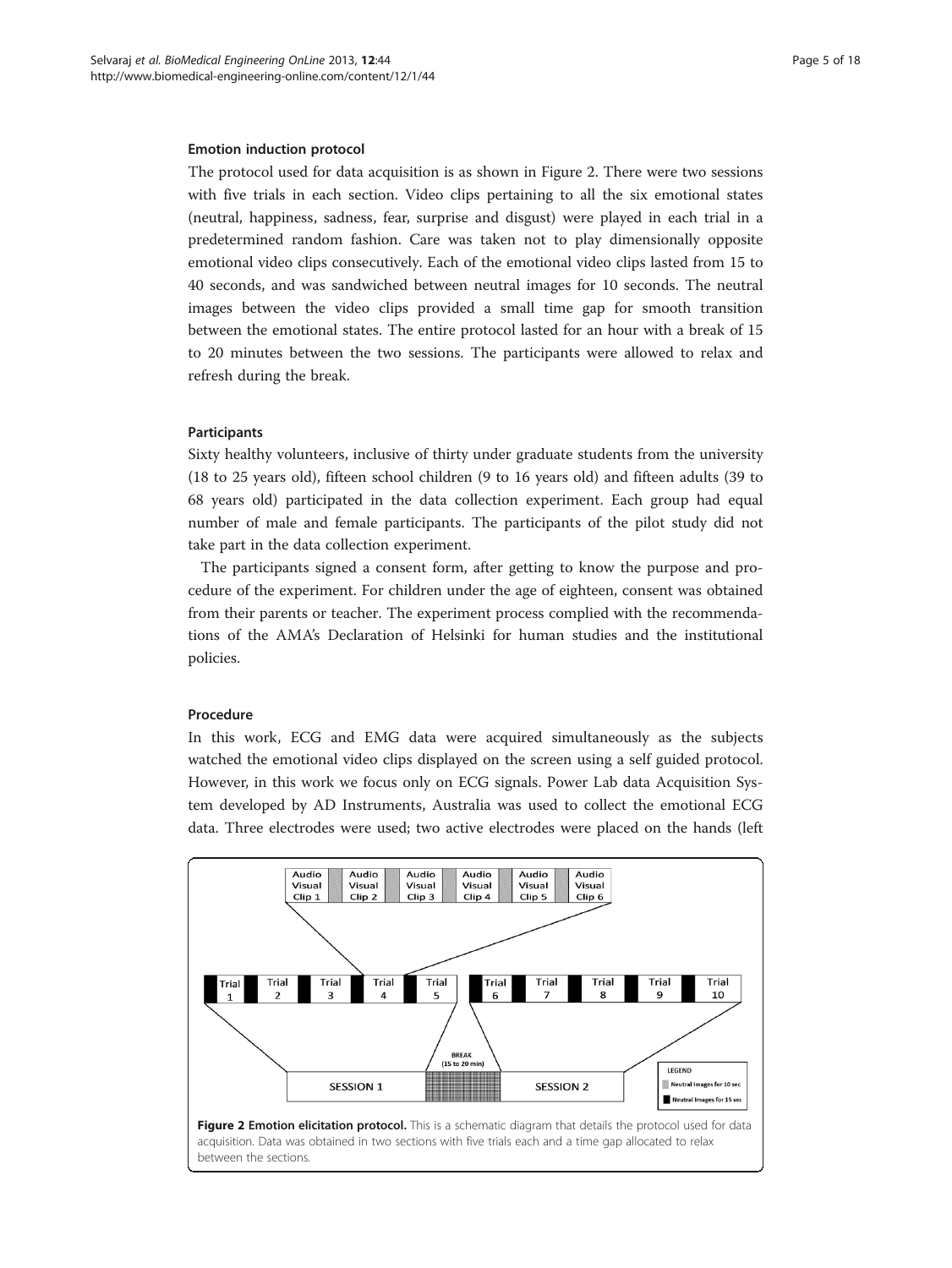and right) and one reference electrode on the left leg. The sampling frequency was set to 1000 Hz.

The subjects were requested to relax, minimize movement and concentrate on the audio-visual clips before starting the experiment. The set-up of the experiment is shown in Figure 3. The subjects watched the video clips on the LCD screen placed at a distance of seven meters in front of them. The video clips were played in the same order for all the subjects. After the experiment, they filled a self assessment questionnaire identifying the emotional state they experienced during the experiment. They also rated the intensity of their emotional state on a five point scale (1-very low to 5-very high). These ratings were then used to understand the intensity of the emotional state they experienced. However, despite the intensity levels, all the emotional data was taken into consideration and were randomized during processing.

# Data processing

The raw ECG data was split as per the emotional states and the noises that occur due to power line interference, muscle and movement artifacts were removed. Baseline wander that occurs at low frequency was removed by using the wavelet based algorithm proposed by Bunluechokchai et al., [\[34](#page-17-0)]. High frequency noises and power line interference were removed by using a 6th order Butterworth filter with a cut off frequency of 45 Hz. The reliability of the acquired signals was measured using the NN/RR ratio, where NN refers to the number of normal to normal beat intervals and RR refers to the total number of RR intervals in the ECG signal. Records with ratio less than 90% were excluded from further processing [[17](#page-16-0)]. The QRS complex was derived by performing a non-linear transformations on the first derivative of the filtered ECG signal [[35\]](#page-17-0). Figure [4](#page-6-0) depicts the various stages in obtaining the QRS complex. The QRS peaks are distinctly seen after the second non-linear transformation. Hurst exponent and the proposed HOS features were computed from the QRS complex using two methods – Rescaled Range Statistics (RRS) and Finite Variance Scaling (FVS). It should be noted that the features were extracted from the QRS complex and not from HRV signals.

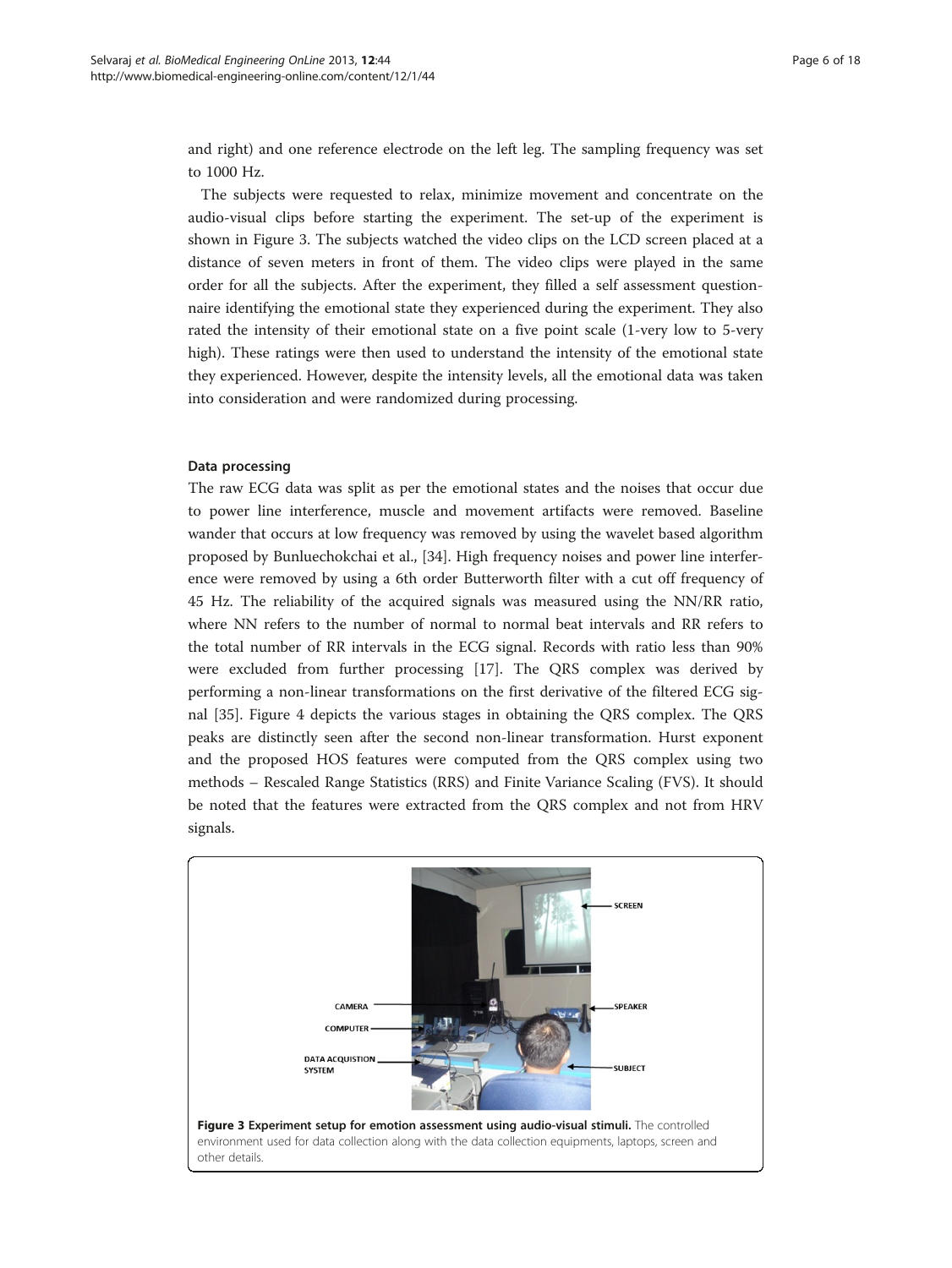<span id="page-6-0"></span>

# Rescaled range statistics

This method analyzes the smoothness of a fractal time series based on the asymptotic pattern of the rescaled range of the process. First, the accumulated deviation of mean of time series over time is computed. The rescaled range R/S follows a power law relationship with time T as,

$$
R/S \sim T^H \tag{1}
$$

R is the difference between the maximum and minimum deviation from the mean and S represents the standard deviation. Hurst, H is then derived as,

$$
H = \log(R/S)/\log(T) \tag{2}
$$

where T is the length of sample data and R/S represents the corresponding value of rescaled range [\[20\]](#page-16-0).

# Finite variance scaling

Finite variance scaling method is also known as standard deviation analysis and is based on the standard deviation  $D(t)$  of the variable  $x(t)$ .

Considering the time series  $x(t)$  to be of length n, the standard deviation is computed as,

$$
D(t_j) = \left[ \left\{ \frac{\sum_{i=1}^{j} x^2(t_i)}{j} \right\} - \left\{ \frac{\sum_{i=1}^{j} x(t_i)}{j} \right\}^2 \right]^{1/2}
$$
(3)

for  $j = 1, 2, ..., n$ .

Eventually,

$$
D(t) \propto t^H \tag{4}
$$

where H is the Hurst exponent. It is evaluated by finding the gradient of the best fitted log-log plot of D(t) and t [[22\]](#page-16-0).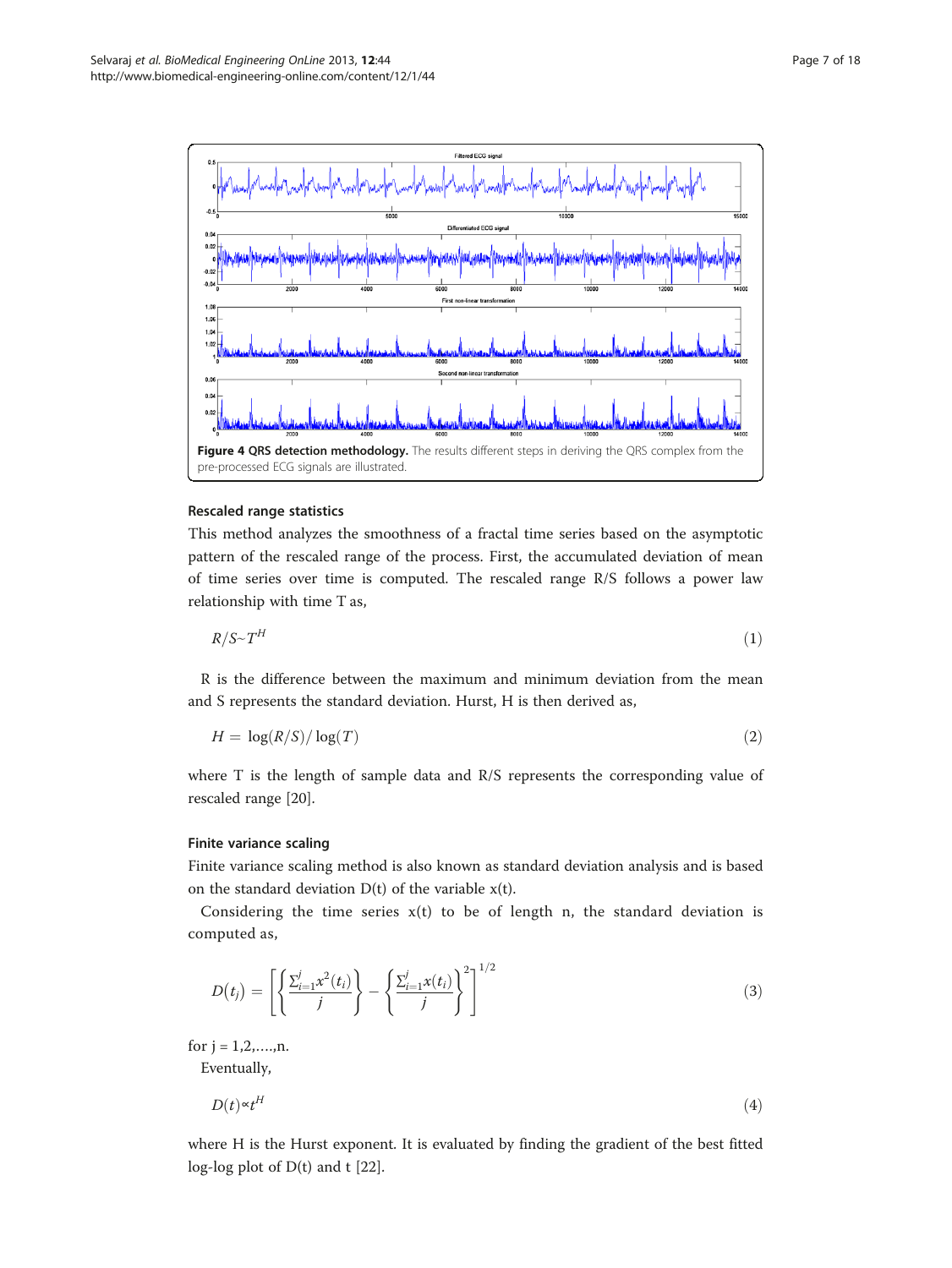#### Proposed higher order statistics (HOS) based hurst features

HOS descriptors of order greater than two [[36](#page-17-0)] retain finer information from the data and are appropriate for non-Gaussian and non-linear data [\[37,38\]](#page-17-0). Skewness and Kurtosis are normalized versions of third and fourth order cummulants respectively. Skewness measures the symmetry of a distribution around its mean and Kurtosis measures the relative heaviness of the tail of a distribution with respect to its normal distribution [\[24](#page-16-0)].

Let  $S(t)$  be the rescaled or finite variance scaled data defined by equations ([1\)](#page-6-0) and ([4](#page-6-0)) respectively. Now generalizing and approximating the proportionality to equal we get,

$$
S(t) = t^H \tag{5}
$$

Subtracting the mean  $\mu_s$  and standard deviation  $\sigma_s$  of S(t) on both sides of the equation, cubing them and normalizing with length N, we get,

$$
\frac{1}{N} \left[ \frac{(S(t) - \mu_s)}{\sigma_s} \right]^3 = \frac{1}{N} \left[ \frac{(t^H - \mu_s)}{\sigma_s} \right]^3 \tag{6}
$$

This equation can also be rephrased as, Skewness,

$$
S_{skewness} = \frac{\left(t^H - \mu_s\right)^3}{N\sigma_s^3} \tag{7}
$$

Eventually,

$$
\left[\frac{N\sigma_s S_{skewness} + \mu_s^3}{t^3 - 3\mu_s t^2 - 3\mu_s^2}\right] = t^H
$$
\n(8)

Now, Skewness based Hurst,

$$
H_{skewness} = \log \left[ \frac{N \sigma_s S_{skewness} + \mu_s^3}{t^3 - 3\mu_s t^2 - 3\mu_s^2} \right] / \log(t)
$$
\n(9)

A relation for Kurtosis similar to equation 8 can be constructed in the same way but for order 4 as,

$$
\left[\frac{N\sigma_s (NS_{kurtosis} + 3) - \mu_s^4}{t^4 + 6t^2\mu_s - 4\mu_s (t^3 - \mu_s^2)}\right] = t^H
$$
\n(10)

Now, Kurtosis based Hurst,

$$
H_{kurtosis} = \log \left[ \frac{N \sigma_s (N S_{kurtosis} + 3) - \mu_s^4}{t^4 + 6t^2 \mu_s - 4\mu_s (t^3 - \mu_s^2)} \right] / \log(t)
$$
\n(11)

Skewness based Hurst and Kurtosis based Hurst are non-linear, higher order features that can be easily computed.

# Classification of emotional states

Sixty subjects with six emotions and ten trials per emotion resulted in a total of 3600 samples. However, four trials of one subject had loose electrode contact because of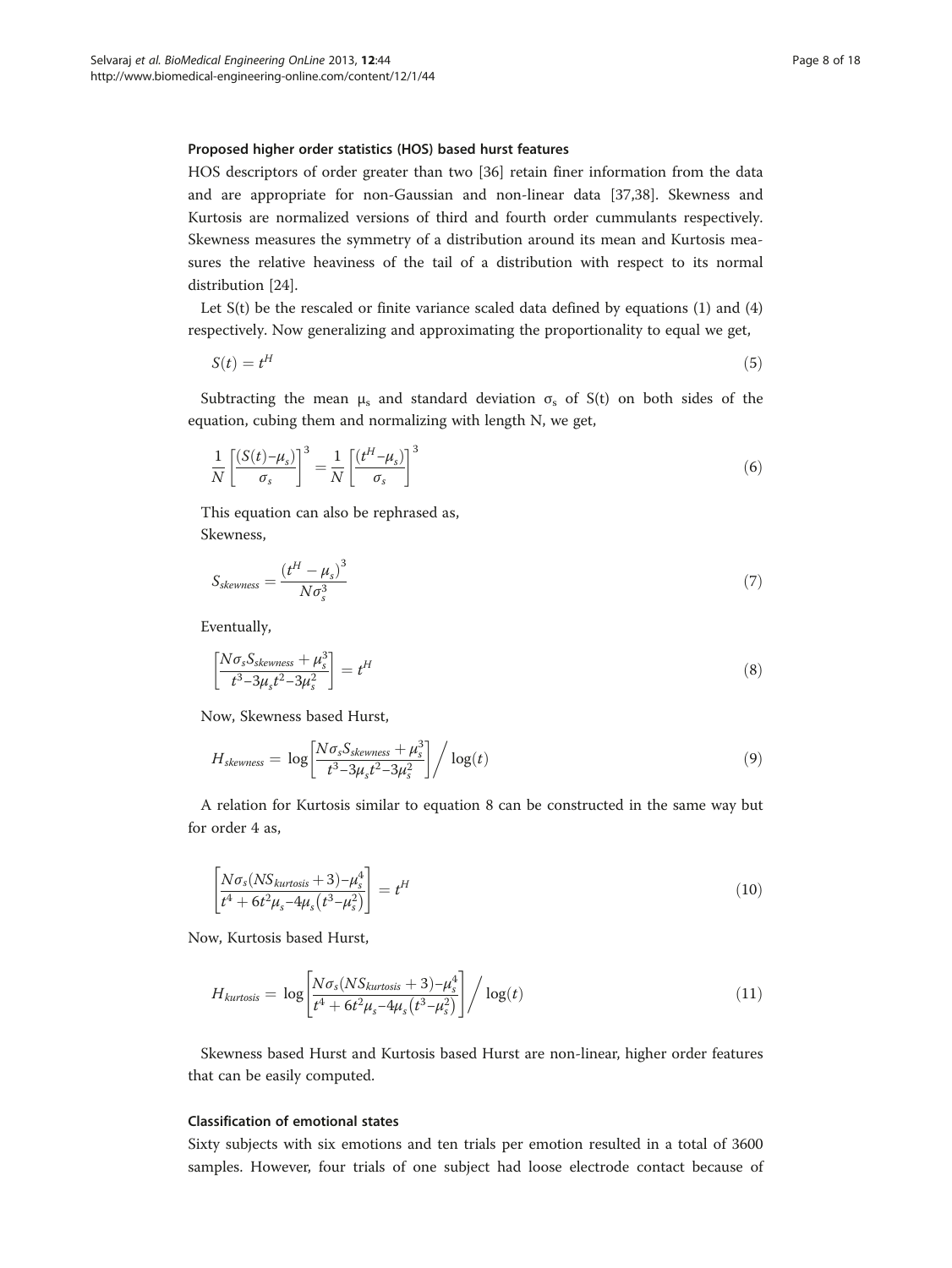which the data was ignored. Data from four kids and three young adults were also ignored because of unreliability captured using the NN/RR ratio. This resulted in a total of 3300 samples, which were processed. All the six features were extracted from these samples.

The performance of the different features as analyzed by four classifiers – Regression tree, naïve Bayes, K- Nearest Neighbour (KNN) and fuzzy KNN (FKNN). Regression tree classifier creates a decision tree for predicting the classes based on Gini's diversity index whereas bayesian classifier is a probabilistic classifier based on Bayes theorem with strong independence assumptions. KNN and FKNN assigns a class based on the predominant class among the k nearest neighbors. The value of k was chosen to vary from six to fifteen as the number of classes used for classification here is six. Euclidean distance was used as the metric in KNN and FKNN allocates fuzzy class membership before making decisions.

In this work, random-cross validation was done to test the performance of the classifiers. The features derived from all the subjects were permutated and then categorized into 70% and 30% for all the six emotional states. Then the 70% features were used for training the classifier and 30% features were used for testing. The testing and training features belonged to random subjects and varied in each run of the program. However, they were mutually exclusive. Subject independent validation (also called leaving-one-personout) was also performed for the RRS and FVS based combined analysis [[39](#page-17-0)]. The features derived from 38 subjects were used for training the system and the other 16 subjects were used for testing adhering to the 70–30 rule. The classification accuracy is computed for the different emotional states as,

$$
%Accuracy_{Emotion} = \frac{Number of correctly classified samples_{Emotion}}{Total number of tested samples_{Emotion}} \times 100
$$
 (12)

where *Emotion* refers to the six emotional states namely happiness, sadness, fear, surprise, disgust and neutral. The average accuracy was computed by taking the mean of the accuracies of all the six emotional states.

#### Results

#### Statistical data analysis

Hurst was computed using RRS and FVS methods for high (0.15 to 0.4 Hz), low (0.04- 0.15 Hz) and very low frequency ranges (<0.04 Hz). These frequency ranges were chosen as they are widely used in emotion recognition algorithms using physiological signals [\[40](#page-17-0)]. Furthermore, researchers have also identified the impact of the QRS complex on low frequency oscillations which makes it important to analyze the low frequency range  $[41,42]$  $[41,42]$  $[41,42]$ . ANOVA indicated statistically significant ( $p < 0.001$ ) changes among the six emotional states for Hurst computed in very low frequency range. The mean value of Hurst, in a very low frequency range for all the emotional states is as shown in Figure [5.](#page-9-0) We can observe that the value of Hurst ranges from 0.0002 to 0.0018 for all the features, which is similar to the work in [\[43\]](#page-17-0) where the scaling exponent  $α$  is close to 0 for healthy heart beat data on a very low frequency range. Also in [[44\]](#page-17-0), the Hurst exponent of short term ECG series is close to 0 in the low frequency range during normalcy (pre- anesthetic stage).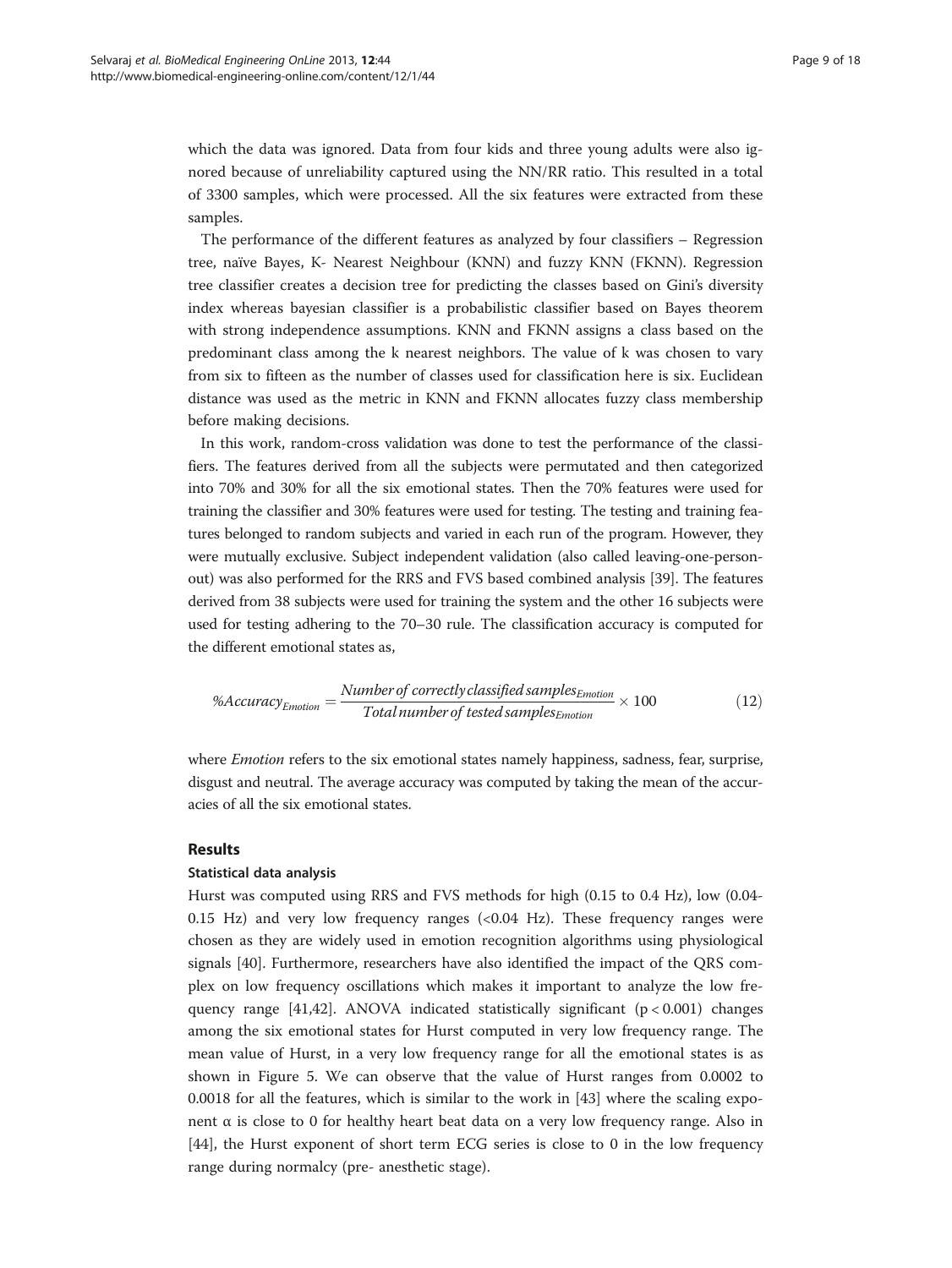<span id="page-9-0"></span>

We can observe from Figure 5 that the values of Hurst computed using RRS and FVS were very small in contrast to skewness based Hurst and kurtosis based Hurst which has larger values in both methods. Also, from Figure 5, significant differences cannot be perceived visually among all the emotional states. Happiness and neutral state seem to coincide in most of the cases whereas disgust and neutral state show disparity. The values of Hurst computed using RRS and FVS based methods for subject 1 are as shown in Figures 6 and [7](#page-10-0) respectively. We can see that Hurst computed using RRS based method overlaps among the different emotional states. The range of variation is very large which leads to poor prediction of emotional states. In the case of FVS (Figure [7](#page-10-0)), a vague demarcation can be seen in the values of Hurst among the different emotional states. The emotions neutral and happiness overlap at many trials. Similar to disgust and surprise only a little variation can be seen among the emotional states sadness and fear. However, as the values of Hurst are not wide spread among all the emotional states, which may lead to better prediction.

The statistical significance of all the three features computed using both methods was studied using Analysis of Variance (ANOVA). The threshold was set to  $(p = 0.05)$  and all the three features for both RRS and FVS showed statistical significance  $(p < 0.001)$ indicating that the six emotional states have significant difference among them in the feature values. This also ensures the probability of achieving better classification accuracy.

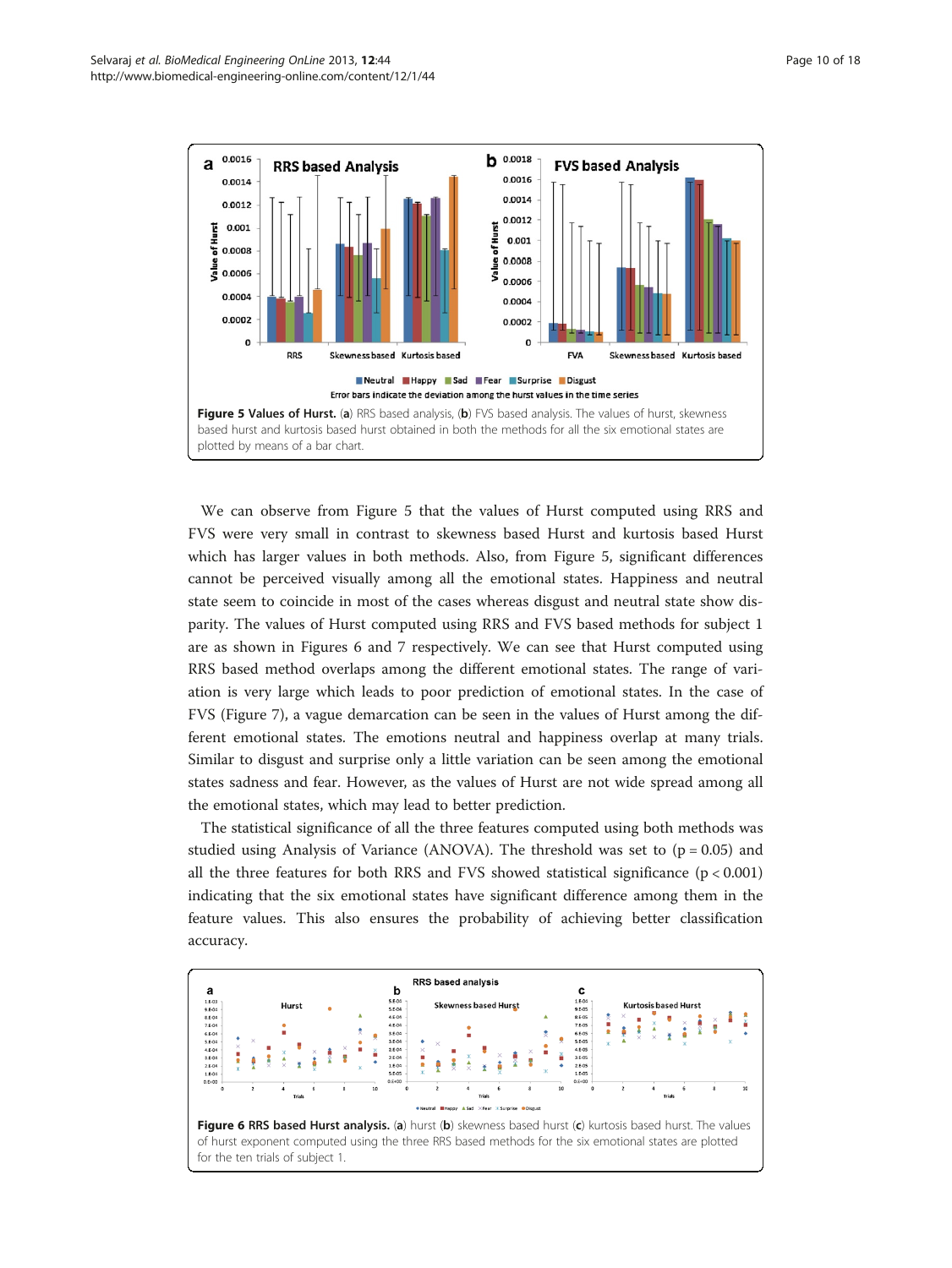<span id="page-10-0"></span>

The correlation among the different emotional states for the three features in both methods was studied using post hoc test of ANOVA. Least Significant Difference (LSD) was used to explore pair-wise comparisons of the six emotional states. In the case of RRS, the emotions sadness, surprise and disgust were significant with all the other emotional states  $(p < 0.001)$  for hurst and skewness based hurst. Kurtosis based hurst showed non-significance ( $p > 0.5$ ) among the emotional states happiness, disgust and fear. In accordance with Figure [5,](#page-9-0) the emotional state neutral had non-significant correlations with happiness ( $p > 0.5$ ) for all the features. Similarly, happiness and fear were not significant ( $p > 0.5$ ). The pair wise combination of all other emotional states showed significance ( $p < 0.05$ ) for all the features.

The features hurst and HOS based hurst computed using FVS showed significance  $(p < 0.001)$  in all the cases except the emotional states surprise and disgust  $(p > 0.3)$ . The traditional hurst also lacked significance between the emotional states sadness and fear ( $p > 0.08$ ). However, the pair wise comparisons of FVS based features were significant in almost all the emotional states.

| Feature                         | <b>Classifier</b>   | <b>Neutral</b> | Happy | Sad   | Fear  | Surprise | <b>Disqust</b> | Average |
|---------------------------------|---------------------|----------------|-------|-------|-------|----------|----------------|---------|
|                                 |                     | (%)            | (%)   | (%)   | (%)   | (%)      | (%)            | (%)     |
| Hurst                           | Regression Tree     | 62.91          | 76.00 | 67.78 | 71.81 | 73.83    | 59.06          | 68.56   |
|                                 | Bayesian Classifier | 76.82          | 61.33 | 19.46 | 10.07 | 39.00    | 13.42          | 36.78   |
|                                 | $KNN (K = 7)$       | 71.52          | 74.00 | 73.83 | 73.15 | 71.81    | 57.04          | 70.23   |
|                                 | $FKNN (K = 8)$      | 61.59          | 72.00 | 65.10 | 73.83 | 73.15    | 64.43          | 68.35   |
| $Hurst_{skewness}$              | Regression Tree     | 64.24          | 62.00 | 66.44 | 64.43 | 68.46    | 59.73          | 64.22   |
|                                 | Bayesian Classifier | 81.46          | 73.33 | 14.77 | 11.41 | 28.19    | 11.41          | 36.76   |
|                                 | $KNN (K = 7)$       | 68.21          | 64.67 | 63.09 | 68.46 | 67.79    | 61.75          | 65.66   |
|                                 | $FKNN (K = 10)$     | 63.57          | 60.00 | 60.40 | 66.44 | 7.79     | 59.06          | 82.88   |
| <b>Hurst<sub>kurtosis</sub></b> | Regression Tree     | 62.91          | 56.00 | 60.40 | 65.10 | 71.14    | 42.95          | 59.75   |
|                                 | Bayesian Classifier | 29.80          | 65.33 | 49.66 | 12.75 | 34.89    | 11.41          | 33.98   |
|                                 | KNN $(K = 10)$      | 56.29          | 56.67 | 59.06 | 67.79 | 75.17    | 47.65          | 60.44   |
|                                 | $FKNN (K = 10)$     | 54.97          | 56.00 | 59.06 | 65.10 | 71.14    | 47.65          | 58.98   |

Table 1 RRS based analysis for emotion classification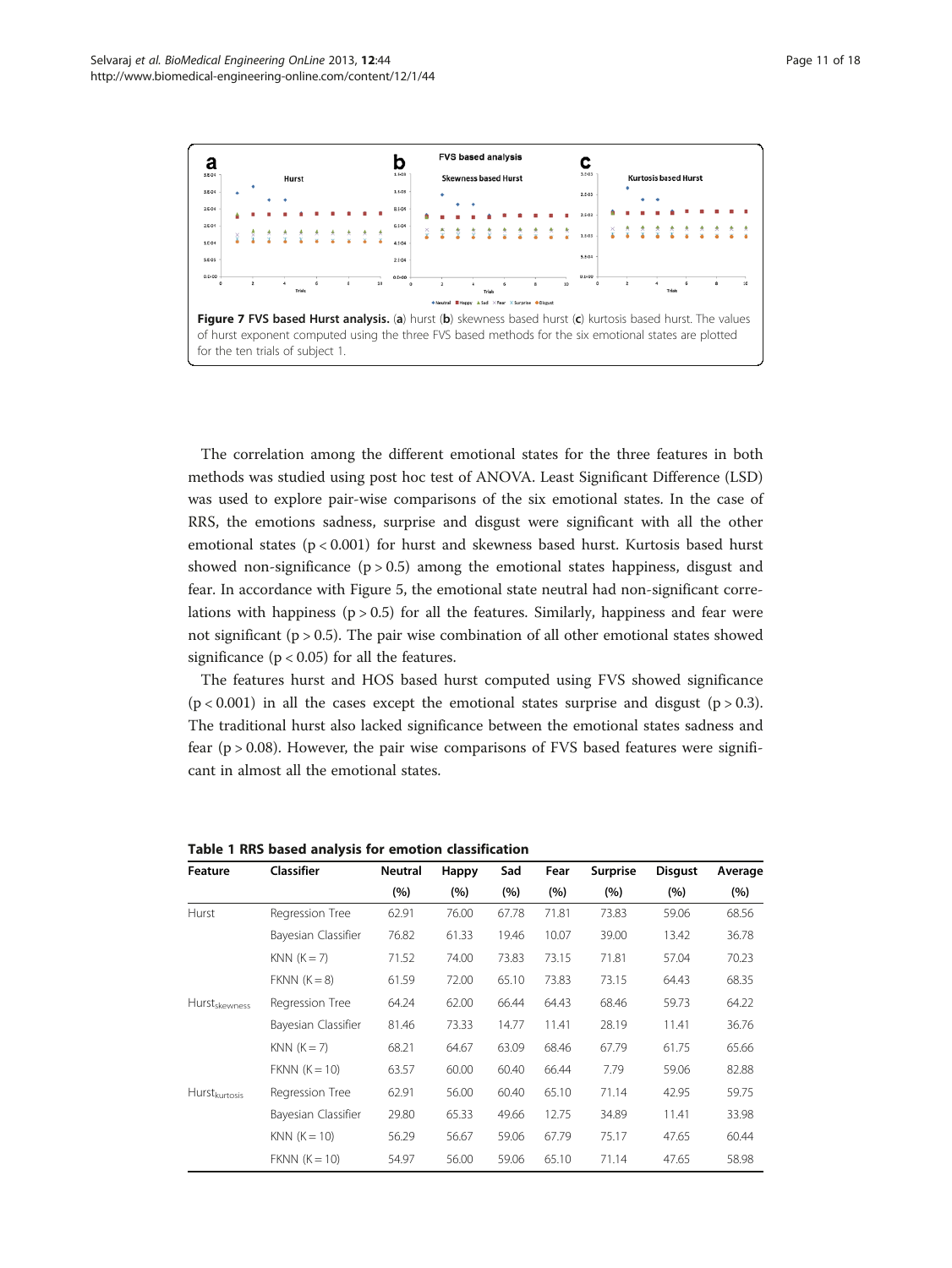#### Classification results

The results of the three features extracted from the QRS complex using RRS based method is tabulated in Table [1.](#page-10-0) We can observe that the average accuracy of 82.88% is the highest for Skewness based Hurst classified using FKNN classifier. In general, the maximum average accuracy of all the features varied from 60.44% to 82.88% depending on the classifier used. Skewness based hurst showed better results with a maximum average accuracy of 82.88% compared to kurtosis based hurst which has a maximum average accuracy of 60.44%. However all the features computed by RRS did not suit the Bayesian classifier which shows very less results for all the features and all the emotional states, more specifically for the emotion disgust which lies in the fourth quadrant of the valance-arousal plot (Figure [1](#page-1-0)).

Table 2 shows the classification results of FVS based analysis. The accuracy of hurst is similar to the RRS based method with the maximum average accuracy of 65.33% using the FKNN classifier. Here, kurtosis based hurst performs better with a maximum average accuracy of 81.72% compared to hurst and skewness based Hurst for which the values are 65.33% and 74.66% respectively. HOS features show improved performance compared to the RRS based method.

Skewness based Hurst and Kurtosis based Hurst, being features extracted using higher order statistical methods retain finer emotional information in the signal. Hence, they show better performance compared to the normal Hurst which is very much obvious in the FVS method. Also, the FVS based features coped up with all the classifiers.

The results obtained by combining all the features of RRS and FVS based methods using random validation are shown in Table [3](#page-12-0) and Table [4](#page-12-0) respectively. We can see improved results in the case of FVS compared to RRS. The combined analysis of RRS performed similar to the individual analysis having a maximum average accuracy of only 65.45%. The FVS based combined analysis shows a maximum classification accuracy of 92.87% using the FKNN classifier. In general, the accuracy of the individual emotional states is also higher in the FVS combined analysis compared all other analysis.

| Feature            | <b>Classifier</b>   | <b>Neutral</b> | Happy | Sad   | Fear  | <b>Surpris</b> | <b>Disgus</b> | Average |
|--------------------|---------------------|----------------|-------|-------|-------|----------------|---------------|---------|
|                    |                     | (%)            | (%)   | (%)   | (%)   | e (%)          | t (%)         | (%)     |
| Hurst              | Regression tree     | 54.72          | 61.90 | 67.12 | 65.07 | 60.96          | 76.03         | 64.30   |
|                    | Bayesian classifier | 41.22          | 48.30 | 46.58 | 78.10 | 36.99          | 92.47         | 57.27   |
|                    | KNN $(K=6)$         | 58.78          | 62.58 | 64.38 | 65.06 | 64.38          | 82.19         | 66.23   |
|                    | $FKNN (K = 11)$     | 55.40          | 59.18 | 69.17 | 63.01 | 66.43          | 78.76         | 65.33   |
| $Hurst_{skewness}$ | Regression tree     | 61.49          | 64.63 | 78.08 | 77.39 | 73.97          | 82.19         | 72.95   |
|                    | Bayesian classifier | 29.05          | 79.59 | 53.42 | 71.91 | 73.97          | 43.84         | 58.63   |
|                    | KNN $(K = 8)$       | 59.45          | 62.58 | 69.86 | 85.61 | 74.65          | 79.45         | 71.93   |
|                    | $FKNN (K = 8)$      | 66.21          | 61.90 | 76.71 | 80.13 | 77.39          | 85.61         | 74.66   |
| $Hurst_{kurtosis}$ | Regression tree     | 68.91          | 64.62 | 84.24 | 91.09 | 84.25          | 90.41         | 80.59   |
|                    | Bayesian classifier | 44.59          | 70.74 | 61.64 | 79.45 | 36.30          | 100           | 65.45   |
|                    | KNN $(K = 10)$      | 67.56          | 67.34 | 80.13 | 91.09 | 83.06          | 95.20         | 80.81   |
|                    | $FKNN (K = 10)$     | 72.97          | 65.30 | 85.61 | 90.41 | 86.30          | 89.72         | 81.72   |

Table 2 FVS based analysis for emotion classification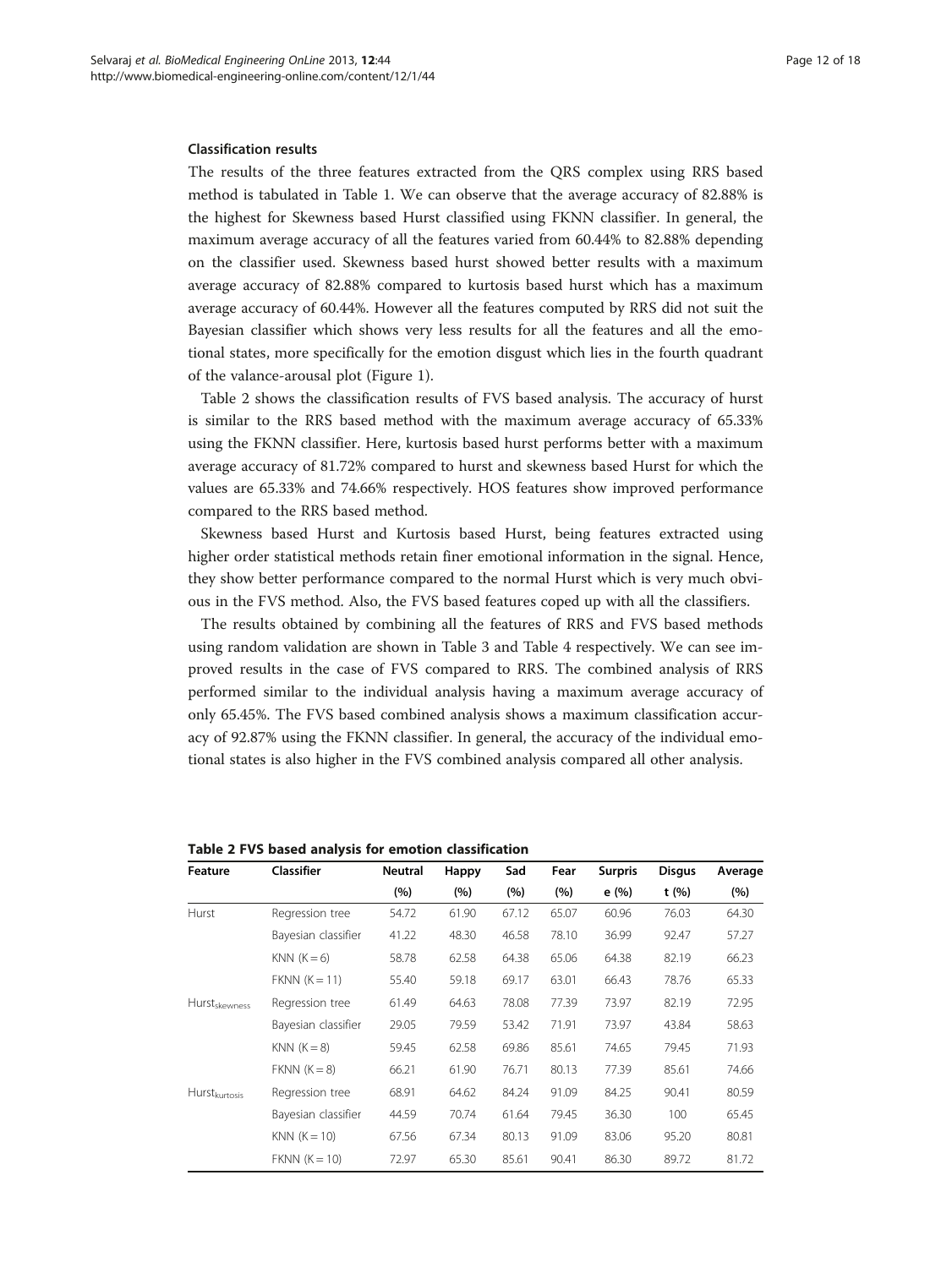| Classifier          | <b>Neutral</b> | Happy | Sad   | Fear  | Surprise | <b>Disaust</b> | Average |
|---------------------|----------------|-------|-------|-------|----------|----------------|---------|
|                     | (%)            | (%)   | (%)   | (%)   | (%)      | (%)            | (%)     |
| Regression tree     | 59.60          | 58.00 | 69.12 | 69.13 | 67.78    | 61.07          | 64.12   |
| Bayesian classifier | 39.07          | 64.67 | 71.14 | 18.79 | 36.91    | 10.74          | 40.22   |
| KNN $(K = 11)$      | 66.89          | 56.67 | 75.83 | 68.46 | 67.79    | 57.05          | 65.45   |
| $FKNN (K = 12)$     | 65.56          | 54.00 | 70.47 | 70.47 | 68.45    | 55.70          | 64.11   |

<span id="page-12-0"></span>Table 3 RRS based combined analysis for emotion classification (random validation)

Also, from Table 4, we can also observe that the emotional state disgust belonging to negative valance (quadrants 4 of Figure [1\)](#page-1-0) was correctly classified for most of the test samples. The accuracy is less for the emotional states neutral and happiness.

The comparison chart of the RRS and FVS based combined analysis is illustrated in Figure [8](#page-13-0). The traces show the accuracy values of all the emotional states classified using FKNN classifiers which are from the last rows of Table 3 and Table 4 for the RRS and FVS based analysis respectively. The figure shows that FVS based analysis works better for all the emotional states with an overall higher performance. The performance of the emotion disgust is contrasting with the least performance in the RRS combined analysis (55.70%) and the best performance in FVS based analysis (98.63%). These results indicate that the features obtained by combining FVS and HOS are able to retain more emotional information without varying the value of Hurst.

Tables [5](#page-13-0) and [6](#page-14-0) show the performance of the subject independent classification for the RRS based combined analysis and FVS based combined analysis. We can observe that the RRS based combined analysis performs almost similar with a maximum average accuracy of 65.45% and 66.71% for both random validation and subject independent validation respectively. However, the FVS based combined analysis shows differing results. The maximum average accuracy of the random validation method is 92.87% in contrast to the maximum average accuracy of the subject independent validation which is 76.45%. In both cases, the FVS based combined analysis performs better compared to RRS based methods. However, the performance of the emotion recognition system needs to be further improved in subject independent analysis.

#### Discussion

#### Necessity of non-linear analysis

A number of research works have been done to recognize emotional states using one or more physiological signals. Many researchers have worked on identifying two, three or four emotional states mainly dealing with the valance scale or the four quadrants of the valance-arousal diagram (Figure [1\)](#page-1-0). So far, a maximum mean classification rate of

Table 4 FVS based combined analysis for emotion classification (random validation)

| Classifier          | <b>Neutral</b> | Happy | Sad   | Fear  | Surprise | <b>Disqust</b> | Average |
|---------------------|----------------|-------|-------|-------|----------|----------------|---------|
|                     | (%)            | (%)   | (%)   | (%)   | (%)      | (%)            | (%)     |
| Regression tree     | 72.29          | 73.46 | 91.78 | 88.36 | 91.10    | 97.26          | 85.71   |
| Bayesian classifier | 26.35          | 83.67 | 57.36 | 71.91 | 61.64    | 100            | 65.82   |
| KNN $(K=6)$         | 63.51          | 83.67 | 89.04 | 95.21 | 95.21    | 100            | 87.72   |
| $FKNN (K = 6)$      | 78.38          | 91.16 | 95.21 | 95.21 | 98.63    | 98.63          | 92.87   |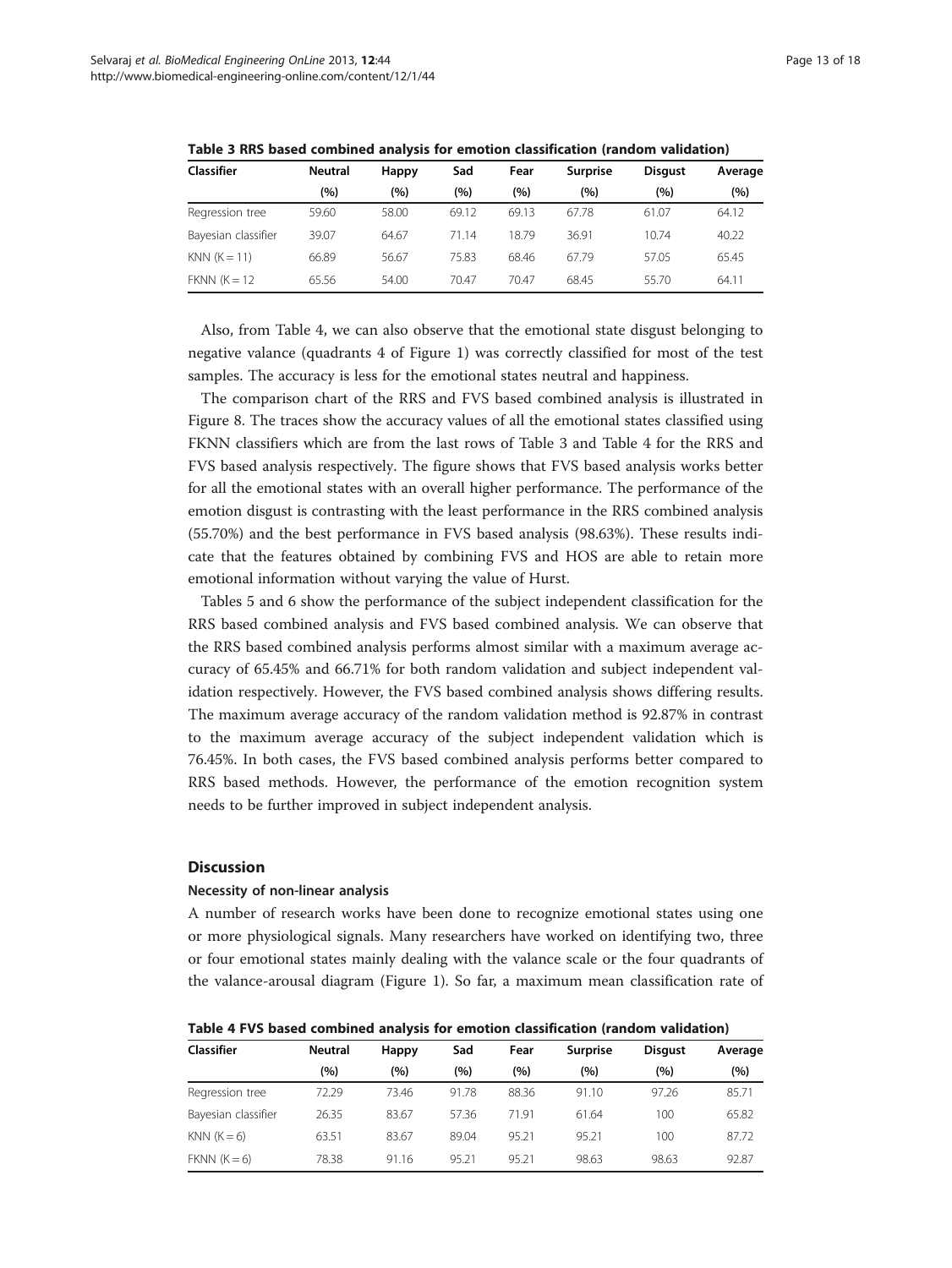<span id="page-13-0"></span>

95% and 70% has been achieved on recognizing four emotions (joy, anger, sadness, pleasure) in user dependent and user independent approach, respectively [\[2\]](#page-16-0). Similarly, 86% and 45% accuracy has been obtained for detecting two (joy, sadness) and six (amusement, contentment, disgust, fear, neutrality, sadness) emotions respectively in a user independent approach [\[15](#page-16-0)[,45](#page-17-0)].

The accuracy of the various methods differs because of a number of factors such as: type and number of physiological signals used, placement of electrodes, number of subjects, age range of subjects, attention and orientation of subjects, number of emotions considered, type of emotion induction, familiarity of protocol and type of signal analysis. So far, there is no standard set up in recognizing emotions from physiological signals [[46\]](#page-17-0).

Furthermore, most of these works use the statistical features proposed by Picard and linear or non-linear classifiers. Non-linear analysis using empirical mode decomposition for classifying four emotions has resulted in an accuracy of 76% for user-independent approach [[3](#page-16-0)]. Valenza et al., in their work proved nonlinear methods to identify four different valance levels with an accuracy higher than 80%. The neutral state was captured with 96.78% and valance 3 with 100% accuracy [[47\]](#page-17-0) Nonlinear dynamics has also been found powerful in estimating the instantaneous heart beat dynamics involved in autonomic control [[48-51\]](#page-17-0). All these works indicate that non-linear methods can be used to extract emotional features from physiological signals in a better way. This work uses the non-linear feature Hurst which provides a higher accuracy of 92.87% and

Table 5 RRS based combined analysis for emotion classification (subject independent validation)

| <b>Classifier</b>   | <b>Neutral</b> | Happy | Sad   | Fear  | Surprise | <b>Disqust</b> | Average |
|---------------------|----------------|-------|-------|-------|----------|----------------|---------|
|                     | (%)            | (%)   | (%)   | (%)   | (%)      | (%)            | (%)     |
| Regression tree     | 60.37          | 67.50 | 66.24 | 59.12 | 72.61    | 63.06          | 64.82   |
| Bayesian classifier | 69.81          | 60.00 | 29.24 | 30.19 | 29.94    | 9.55           | 38.13   |
| KNN $(K = 11)$      | 63.52          | 67.50 | 64.33 | 66.04 | 73.89    | 64.97          | 66.71   |
| $FKNN (K = 12)$     | 60.37          | 61.88 | 70.06 | 62.89 | 70.06    | 64.33          | 64.93   |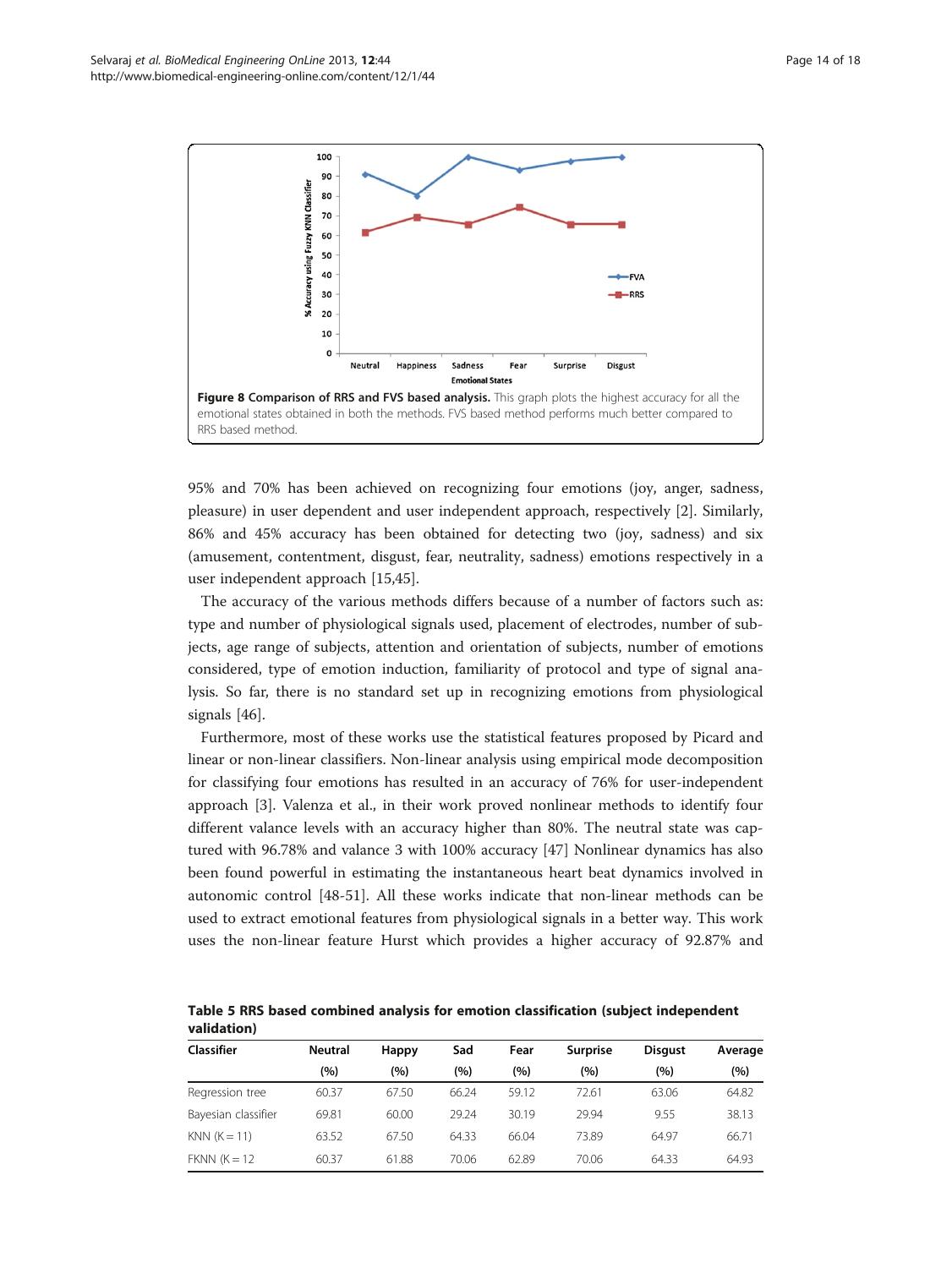| Classifier          | <b>Neutral</b> | Happy | Sad   | Fear  | Surprise | <b>Disqust</b> | Average |
|---------------------|----------------|-------|-------|-------|----------|----------------|---------|
|                     | (%)            | (%)   | (%)   | (%)   | (%)      | (%)            | (%)     |
| Regression Tree     | 50.02          | 52.66 | 78.91 | 79.86 | 95.91    | 81.75          | 73.69   |
| Bayesian Classifier | 17.44          | 90.00 | 27.89 | 72.48 | 37.41    | 90.54          | 53.96   |
| $KNN (K = 11)$      | 44.29          | 64.66 | 65.98 | 90.60 | 93.87    | 94.59          | 75.67   |
| $FKNN (K = 12)$     | 44.97          | 65.33 | 65.98 | 91.95 | 94.55    | 93.92          | 76.45   |

<span id="page-14-0"></span>Table 6 FVS based combined analysis for emotion classification (subject independent validation)

76.45% in random and subject independent validations respectively compared to previous research works on classifying six emotions in a user independent way.

The tables also indicate that the higher results were obtained for the FKNN classifier which works on membership functions assigned to the different test features. KNN and regression tree classifiers also performed better with almost similar results. The Bayesian classifier did not perform well in almost all the classes indicating that the independent probabilistic assumptions made by the classifier did not suit the classification of emotional states.

By trying to utilize the advantage of HOS in retaining minute information of the signal, we can observe that a maximum average accuracy of 92.87% is obtained for classifying six emotional states in using random validation. The classifiers also performed better than the existing methods with a maximum average accuracy of 76.45% when validated in a subject independent way. Though the value of Hurst was similar to the traditionally obtained results, HOS based methods were able to capture emotional variation in the ECG signals compared to the traditional analysis. Furthermore ECG signals being complex, non-linear and non-stationary, non-linear analysis would pave a better way to capture minute and infinitesimal changes that are prone to occur during emotional changes.

#### Real time emotion recognition

Emotions that are expressed in a controlled laboratory environment may not be similar to how they are expressed in the natural world [[4\]](#page-16-0). Also the intensity of emotions and changes in physiological signals associated with emotions varies from person to person. The age and gender of a person also play a role in the emotions experienced [\[29\]](#page-17-0). K. H. Kim et al., worked on children with ages ranging from five to eight years to classify three and four emotional states [\[28\]](#page-17-0). Furthermore emotions also depend on the culture. Our pilot study showed that most of the subjects hardly felt angry, which is common in this region.

Emotions are transient and they occur only for a small instant of time though they influence the way we process information through attentional or perceptual biases [[52](#page-17-0)]. Though the emotion felt is not really visible, the consequences or action lead by the emotion is visible.

A real time system should be able to tackle the subjective dependency of emotions and also track the transient changes in emotional levels of the physiological signal. This would require a more generalized and authentic system with robust and reliable signal processing algorithms that could be fast enough in deciphering the short-lived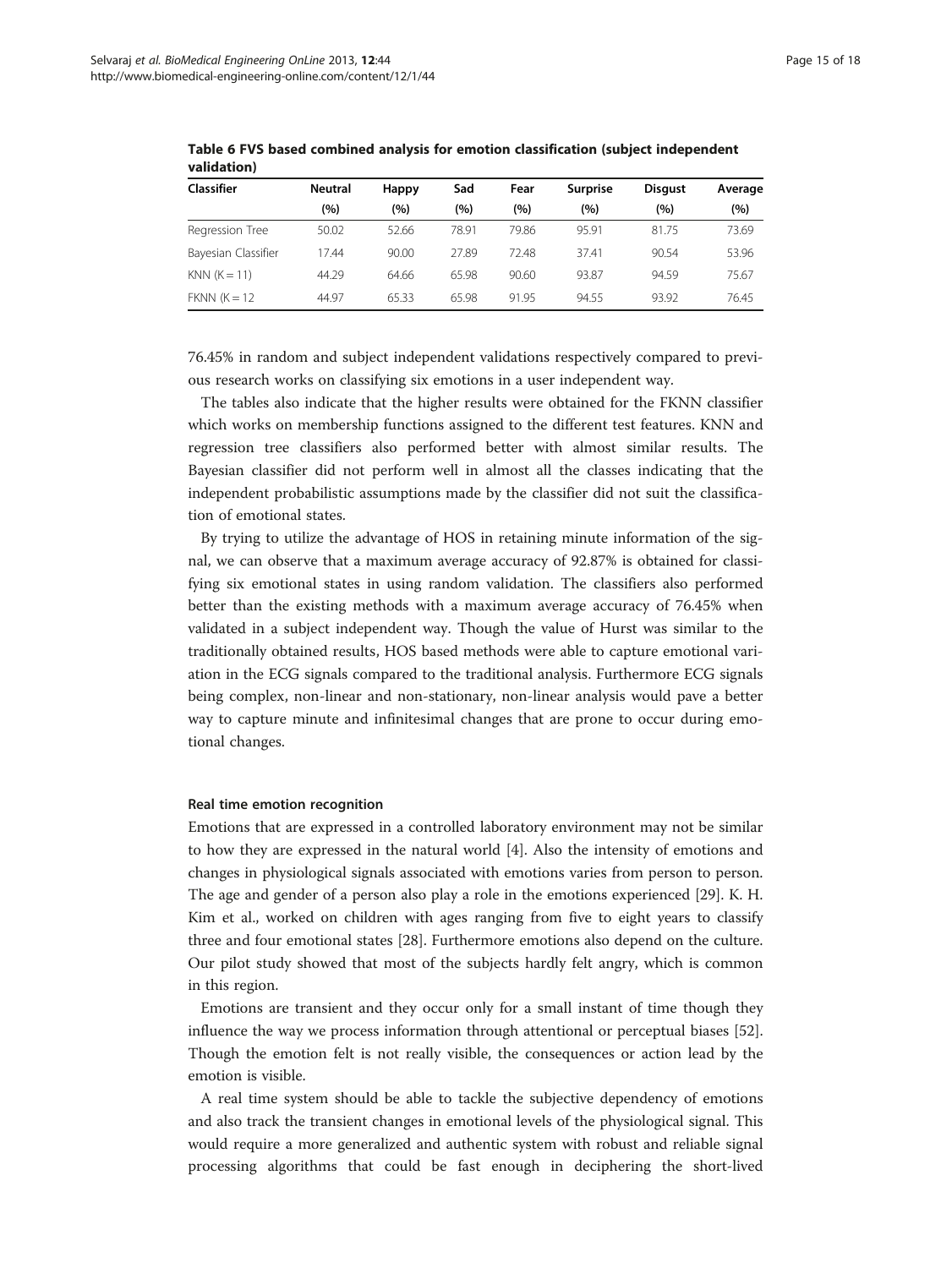emotional state of the subject. The robust algorithm should also be simple enough to be computed in real time.

Furthermore, analysis needs to be done with data from different age groups, ethnicities and backgrounds. Experiments need to be carried out by using the different modalities of emotion recognition and the variations among the modalities need to be studied. The intensity of emotion experienced by the subject should be considered when analyzing the data. An extensive data collection considering all the issues and developing a robust algorithm would help in developing a reliable real-time system.

#### Limitations of the study

Emotions are also dependant on a number of variables such as room temperature, time of day, circadian rhythm, position, activity level of the subject before recording, medication, hormone levels, verbalization and breathing condition. Though much care was taken to eliminate these issues by allowing the subject to choose their own free time for participating in the experiment and relax by means of some breathing exercise before the start of the experiment, more care should be taken to consider these differences as well when developing a real time emotion recognition system. The impact of these differences on the emotional state of the person also needs to be studied.

# Conclusions

This study indicates that ECG signals are reliable in identifying the true emotional state of a person. The design of data acquisition protocol for eliciting the six emotional states (happiness, sadness, fear, surprise, disgust and neutral) and the data acquisition methodology are explained in detail. Two new methods to compute the non-linear feature Hurst by combining the normalized HOS parameters and the traditional Hurst computation methods are proposed. The performances of the different features were analyzed using four classifiers namely regression tree, naive bayes, k-nearest neighbor (KNN) and fuzzy k-nearest neighbor (FKNN). The Hurst computed using FVS and HOS yields better results of 92.87% and 76.45% for random and subject independent validation respectively using FKNN classifier. Computing Hurst by combining HOS with traditional methods retains the advantage of both HOS and non linear method, enabling to identify the minute emotional changes that occur in any healthy ECG data. This algorithm can be studied further by trying to combine HOS with other non linear features. Also, an extensive data analysis is required towards the development of a real trime and robust emotion recognition system.

#### Abbreviations

ANS: Autonomous nervous system; ECG: Electrocardiogram; HRV: Heart rate variability; EEG: Electroencephalogram; EMG: Electromyogram; GSR: Galvanic skin response; BVP: Blood volume pressure; ST: Skin Temperature; ANOVA: Analysis of variance; FVS: Finite variance scaling; RRS: Rescaled range statistics; HOS: Higher order statistics; APEN: Approximate entropy; LLE: Largest lyapunov exponent; CD: Correlation dimension; H: Hurst exponent; WT: Wavelet transform; EMD: Empirical mode decomposition; KNN: K nearest neighbor; FKNN: Fuzzy K nearest neighbor; AMA: American medical association.

#### Competing interests

The authors declare that they have no competing interests.

#### Authors' contributions

JS carried out the data acquisition and analysis, participated in the sequence alignment and drafted the manuscript. MM conceived of the study, and participated in its design and coordination and helped to draft the manuscript . KW and SY participated in the design of the study and data analysis methods. All authors read and approved the final manuscript.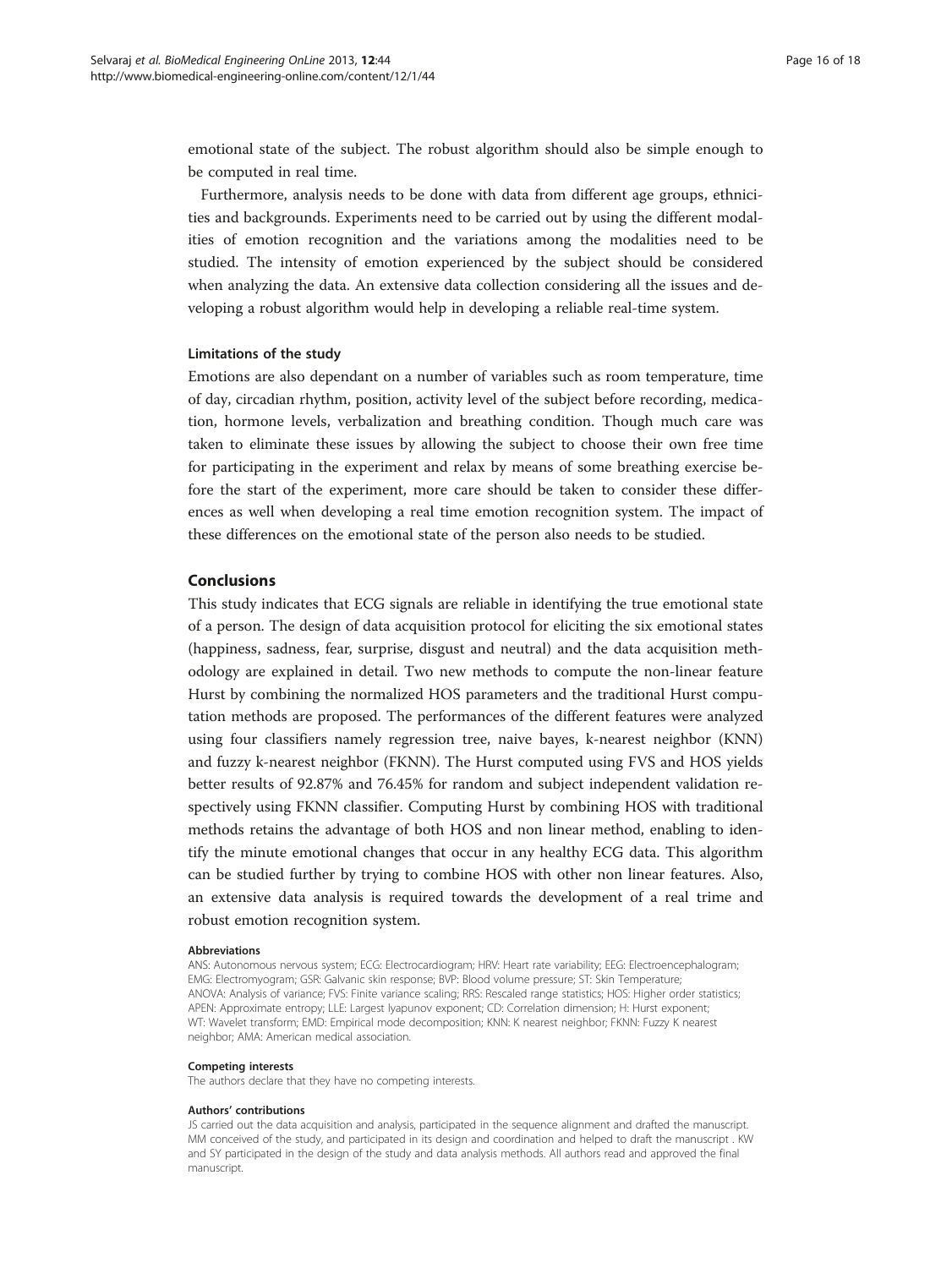#### <span id="page-16-0"></span>Acknowledgements

This research is supported by the Fundamental Research Grant Scheme (FRGS), Ministry of Higher Education (MOHE), Malaysia. Grant number: 9003–00341 and Ministry of Science, Technology and Innovation (MOSTI), Malaysia. Grant number: 9005-00053.

We are thankful to the members of 'Intelligent Signal Processing' and 'Automav' research cluster who participated in the pilot study. We also thank the volunteers, friends, teachers and parents who participated and helped in getting subjects for data collection.

Received: 12 December 2012 Accepted: 13 May 2013 Published: 16 May 2013

#### References

- Fred A, Filipe J, Gamboa H, Kim J, André E: Four-Channel Biosignal Analysis and Feature Extraction for Automatic Emotion Recognition. In Biomedical Engineering Systems and Technologies. Volume 25. Berlin: Springer Berlin Heidelberg; 2009:265–277. Communications in Computer and Information Science.
- 2. Jonghwa K, Ande E: Emotion Recognition Based on Physiological Changes in Music Listening. Pattern Anal. Mach. Intell., IEEE Transact 2008 2008, 30:2067–2083.
- Cong Z, Chetouani M: Hilbert-Huang transform based physiological signals analysis for emotion recognition. In IEEE International Symposium on Signal Processing and Information Technology (ISSPIT). Ajaman, UAE: IEEE; 2009:14–17. Dec. 2009. 2009: 334–339.
- Picard RW, Vyzas E, Healey J: Toward machine emotional intelligence: analysis of affective physiological state. IEEE Trans Pattern Anal Machine Intel 2001, 23:1175–1191.
- Bal E, Harden E, Lamb D, Van Hecke A, Denver J, Porges S: Emotion Recognition in Children with Autism Spectrum Disorders: Relations to Eye Gaze and Autonomic State. J Autism Dev Disord 2010, 40:358–370.
- 6. Demazeau Y, Dignum F, Corchado J, Bajo J, Corchuelo R, Corchado E, Fernández-Riverola F, Julián V, Pawlewski P, Campbell A, et al: Emotion Elicitation Oriented to the Development of a Human Emotion Management System for People with Intellectual Disabilities. In Trends in Practical Applications of Agents and Multiagent Systems. Volume 71. Springer, Berlin, Heidelberg: Springer Berlin/Heidelberg:689–696. Advances in Soft Computing.
- 7. Ekman P, Friesen WV: Universals and Cultural Differences in the Judgments of Facial Expressions of Emotion. J Pers Soc Psychol 1987, 53:712–714.
- 8. Lang PJ: The Emotion Probe: Studies of Motivation and Attention. Am Psychol 1995, 50:372-385.
- 9. Bailenson JN, Pontikakis ED, Mauss IB, Gross JJ, Jabon ME, Hutcherson CAC, Nass C, John O: Real-time classification of evoked emotions using facial feature tracking and physiological responses. Int J Human-Computer Studies 2008, 66:303–317.
- 10. Kessous L, Castellano G, Caridakis G: Multimodal emotion recognition in speech-based interaction using facial expression, body gesture and acoustic analysis. J Multimodal User Interfaces 2009, 3:33-48.
- 11. Kim J: Bimodal Emotion Recognition using Speech and Physiological Changes. In Robust Speech Recognition and Understanding. Edited by Kristian K. Rijeka, Croatia: ITech Education and Publishing; 2007.
- 12. Rani P, Sarkar N: A New Approach to Implicit Human-Robot Interaction Using Affective Cues. In Mobile Robots: towards New Applications. Edited by Aleksandar L. I-Tech Education and Publishing; 2006.
- 13. Risk MR, Bruno JS, Llamedo Soria M, Arini PD, Taborda RAM: Measurement of QT interval and duration of the QRS complex at different ECG sampling rates. In Computers in Cardiology..
- 14. Rattanyu K, Mizukawa M, Jacko J: Emotion Recognition Using Biological Signal in Intelligent Space. Human-Com Int 2011, 6763:586–592.
- 15. Maaoui C, Pruski A: Book Emotion Recognition through Physiological Signals for Human-Machine Communication. In Book Emotion Recognition through Physiological Signals for Human-Machine Communication. 2010. (Editor ed.^eds.). City.
- 16. Natarajan K, RA U, Alias F, Tiboleng T, Puthusserypady SK: Nonlinear analysis of EEG signals at different mental states. BioMed Eng Online 2004, 3(1):7.
- 17. Melillo P, Bracale M, Pecchia L: Nonlinear Heart Rate Variability features for real-life stress detection. Case study: students under stress due to university examination. BioMed Eng Online 2011, 10(1):2011
- 18. Desok K, Seo Y, Jaegeol C, Chul-Ho C: Detection of subjects with higher self-reporting stress scores using heart rate variability patterns during the day. In 30th Annual International Conference of the IEEE Engineering in Medicine and Biology Society. Vancouver BC Canada: EMBS 2008; 2008:682–685. 20–25 Aug. 2008.
- 19. Gao J, Hu J, Tung W-w: Facilitating Joint Chaos and Fractal Analysis of Biosignals through Nonlinear Adaptive Filtering. San Francisco, CA: Plos one; 2011:6.
- 20. Acharya UR, Chua EC-P, Faust O, Lim T-C, Lim LFB: Automated detection of sleep apnea from electrocardiogram signals using nonlinear parameters. Physiol Meas 2011, 32:287–303.
- 21. Balli T, Palaniappan R: Classification of biological signals using linear and nonlinear features. Physiol Meas 2010, 31:903–920.
- 22. Das C, Khondekar MH: Statistical Investigation of ECG Signal of Sleep Apnea Patient. Cambridge: Global Journal of Researches in Engineering Global Journals Inc. (USA); 2011.
- 23. Costa T, Galati D, Rognoni E: The Hurst exponent of cardiac response to positive and negative emotional film stimuli using wavelet. Auton Neurosci 2009, 151:183-185.
- 24. Panoulas KI, Hadjileontiadis LJ, Panas SM: Enhancement of R-wave detection in ECG data analysis using higher-order statistics. In Engineering in Medicine and Biology Society, 2001 Proceedings of the 23rd Annual International Conference of the IEEE; 2001; 2001:344–347. vol.341.
- 25. CK C, Acharya R, LC M: Higher Order Spectral (HOS) Analysis Of Epileptic EEG Signals. In 2007 Proceedings of the 29th Annual International Conference of the IEEE. Lyon, France: Engineering in Medicine and Biology Society; 2007:6495–6498.